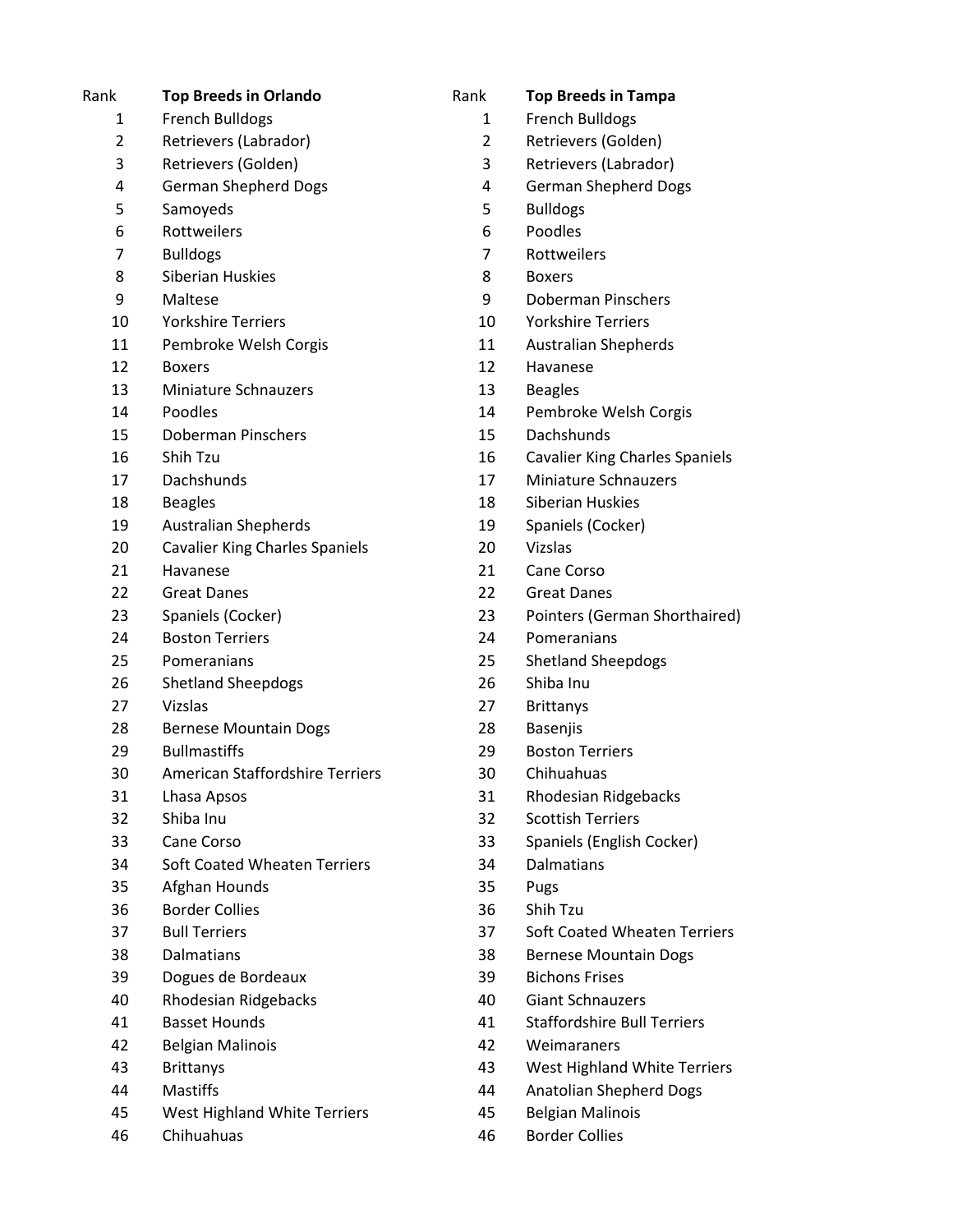| 47 | <b>Chinese Crested</b>          | 47 | Cairn 1        |
|----|---------------------------------|----|----------------|
| 48 | <b>Chinese Shar-Pei</b>         | 48 | Collies        |
| 49 | Coton de Tulear                 | 49 | Maltes         |
| 50 | Pointers (German Shorthaired)   | 50 | Mastif         |
| 51 | Retrievers (Chesapeake Bay)     | 51 | Miniat         |
| 52 | <b>Scottish Terriers</b>        | 52 | Newfo          |
| 53 | Weimaraners                     | 53 | Russel         |
| 54 | Akitas                          | 54 | Akitas         |
| 55 | Azawakhs                        | 55 | Amerio         |
| 56 | <b>Basenjis</b>                 | 56 | Austra         |
| 57 | <b>Bichons Frises</b>           | 57 | <b>Bull Te</b> |
| 58 | <b>Boerboels</b>                | 58 | <b>Bullma</b>  |
| 59 | Chow Chows                      | 59 | Greate         |
| 60 | Collies                         | 60 | Miniat         |
| 61 | Italian Greyhounds              | 61 | Papillo        |
| 62 | Kerry Blue Terriers             | 62 | Spanie         |
| 63 | <b>Neapolitan Mastiffs</b>      | 63 | St. Ber        |
| 64 | Newfoundlands                   | 64 | Standa         |
| 65 | Portuguese Water Dogs           | 65 | Affenp         |
| 66 | <b>Silky Terriers</b>           | 66 | Aireda         |
| 67 | St. Bernards                    | 67 | Alaska         |
| 68 | Whippets                        | 68 | Bloodh         |
| 69 | <b>Airedale Terriers</b>        | 69 | <b>Brusse</b>  |
| 70 | <b>Alaskan Malamutes</b>        | 70 | Chow           |
| 71 | <b>Anatolian Shepherd Dogs</b>  | 71 | Coton          |
| 72 | <b>Australian Cattle Dogs</b>   | 72 | Italian        |
| 73 | <b>Border Terriers</b>          | 73 | Japane         |
| 74 | <b>Borzois</b>                  | 74 | Kerry I        |
| 75 | <b>Bouviers des Flandres</b>    | 75 | Lagott         |
| 76 | <b>Cairn Terriers</b>           | 76 | Lhasa          |
| 77 | <b>Dandie Dinmont Terriers</b>  | 77 | Neapo          |
| 78 | Fox Terriers (Wire)             | 78 | Peking         |
| 79 | <b>Giant Schnauzers</b>         | 79 | Petits         |
| 80 | Japanese Chin                   | 80 | Portug         |
| 81 | Lagotti Romagnoli               | 81 | Retriey        |
| 82 | Norwegian Elkhounds             | 82 | Retriey        |
| 83 | <b>Norwich Terriers</b>         | 83 | Setter:        |
| 84 | Papillons                       | 84 | Whipp          |
| 85 | Pekingese                       |    |                |
| 86 | <b>Polish Lowland Sheepdogs</b> |    |                |
| 87 | Pugs                            |    |                |
| 88 | Pumik                           |    |                |
| 89 | Retrievers (Flat-Coated)        |    |                |
| 90 | <b>Russell Terriers</b>         |    |                |
| 91 | Setters (Irish)                 |    |                |

- 92 Spaniels (English Cocker)
- 93 Spaniels (English Springer)
- 47 Cairn Terriers
- 
- 49 Maltese
- 1) 50 Mastiffs
	- 51 Miniature American Shepherds
	- 52 Newfoundlands
	- 53 Russell Terriers
		-
	- 55 American Hairless Terriers
	- 56 Australian Cattle Dogs
	- 57 Bull Terriers
	- 58 Bullmastiffs
	- 59 Greater Swiss Mountain Dogs
	- 60 Miniature Pinschers
	- 61 Papillons
	- 62 Spaniels (English Springer)
	- 63 St. Bernards
	- 64 Standard Schnauzers
	- 65 Affenpinschers
	- 66 Airedale Terriers
	- 67 Alaskan Malamutes
	- 68 Bloodhounds
	- 69 Brussels Griffons
	- 70 Chow Chows
	- 71 Coton de Tulear
	- 72 Italian Greyhounds
	- 73 Japanese Chin
	- 74 Kerry Blue Terriers
	- 75 Lagotti Romagnoli
	- 76 Lhasa Apsos
	- 77 Neapolitan Mastiffs
	- 78 Pekingese
	- 79 Petits Bassets Griffons Vendeens
	- 80 Portuguese Water Dogs
	- 81 Retrievers (Flat-Coated)
	- 82 Retrievers (Nova Scotia Duck Tolling)
	- 83 Setters (Irish)
	- 84 Whippets